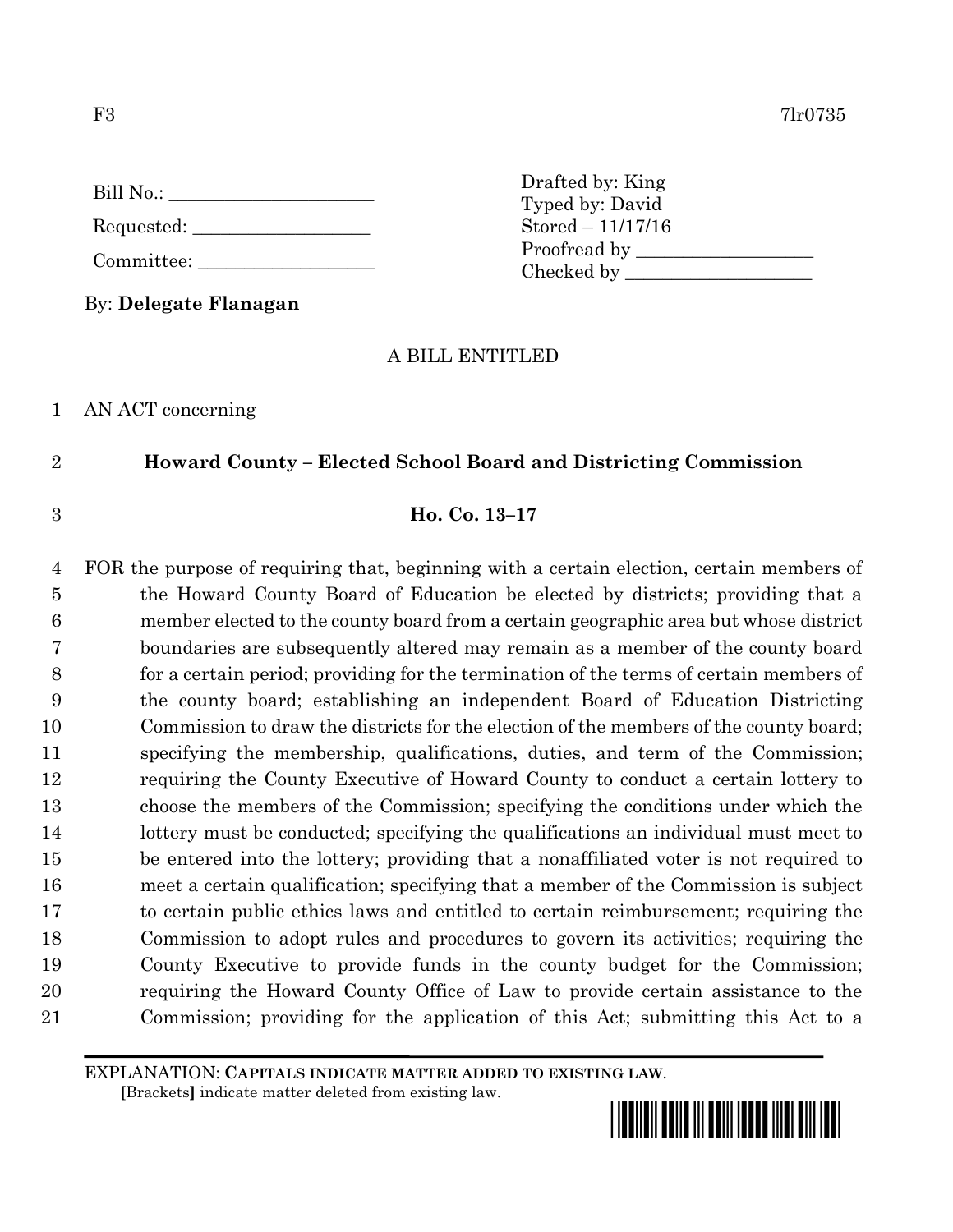| 1              | referendum of the qualified voters of Howard County for their adoption or rejection; |                     |      |                                                                        |  |  |  |
|----------------|--------------------------------------------------------------------------------------|---------------------|------|------------------------------------------------------------------------|--|--|--|
| $\overline{2}$ | defining certain terms; repealing obsolete provisions; and generally relating to the |                     |      |                                                                        |  |  |  |
| 3              | election of the members of the Howard County Board of Education.                     |                     |      |                                                                        |  |  |  |
| $\overline{4}$ | BY repealing and reenacting, with amendments,                                        |                     |      |                                                                        |  |  |  |
| 5              |                                                                                      | Article - Education |      |                                                                        |  |  |  |
| 6              | Section 3-701                                                                        |                     |      |                                                                        |  |  |  |
| 7              |                                                                                      |                     |      | Annotated Code of Maryland                                             |  |  |  |
| 8              | (2014 Replacement Volume and 2016 Supplement)                                        |                     |      |                                                                        |  |  |  |
| 9              | BY adding to                                                                         |                     |      |                                                                        |  |  |  |
| 10             |                                                                                      | Article – Education |      |                                                                        |  |  |  |
| 11             | Section 3-705                                                                        |                     |      |                                                                        |  |  |  |
| 12             | Annotated Code of Maryland                                                           |                     |      |                                                                        |  |  |  |
| 13             | (2014 Replacement Volume and 2016 Supplement)                                        |                     |      |                                                                        |  |  |  |
| 14             |                                                                                      |                     |      | SECTION 1. BE IT ENACTED BY THE GENERAL ASSEMBLY OF MARYLAND,          |  |  |  |
| 15             |                                                                                      |                     |      | That the Laws of Maryland read as follows:                             |  |  |  |
| 16             |                                                                                      |                     |      | <b>Article - Education</b>                                             |  |  |  |
| 17             | $3 - 701.$                                                                           |                     |      |                                                                        |  |  |  |
| 18             | (a)                                                                                  | (1)                 |      | The Howard County Board consists of:                                   |  |  |  |
|                |                                                                                      |                     |      |                                                                        |  |  |  |
| 19             |                                                                                      | [(1)]               | (I)  | Seven elected members; and                                             |  |  |  |
| 20             |                                                                                      | $\lceil (2) \rceil$ | (II) | One student member.                                                    |  |  |  |
| 21             |                                                                                      | (2)                 | (I)  | THE SEVEN ELECTED MEMBERS SHALL BE ELECTED AT THE                      |  |  |  |
| 22             | <b>GENERAL ELECTION.</b>                                                             |                     |      |                                                                        |  |  |  |
| 23             |                                                                                      |                     | (II) | ONE MEMBER SHALL BE ELECTED FROM EACH OF THE                           |  |  |  |
| 24             |                                                                                      |                     |      | SEVEN BOARD OF EDUCATION DISTRICTS ESTABLISHED IN ACCORDANCE WITH THIS |  |  |  |
| 25             |                                                                                      |                     |      | SECTION ONLY BY THE VOTERS OF THAT DISTRICT.                           |  |  |  |
| 26             | (b)                                                                                  | (1)                 |      | A candidate who becomes an elected member of the county board shall    |  |  |  |
| 27             |                                                                                      |                     |      | be a resident and registered voter of Howard County.                   |  |  |  |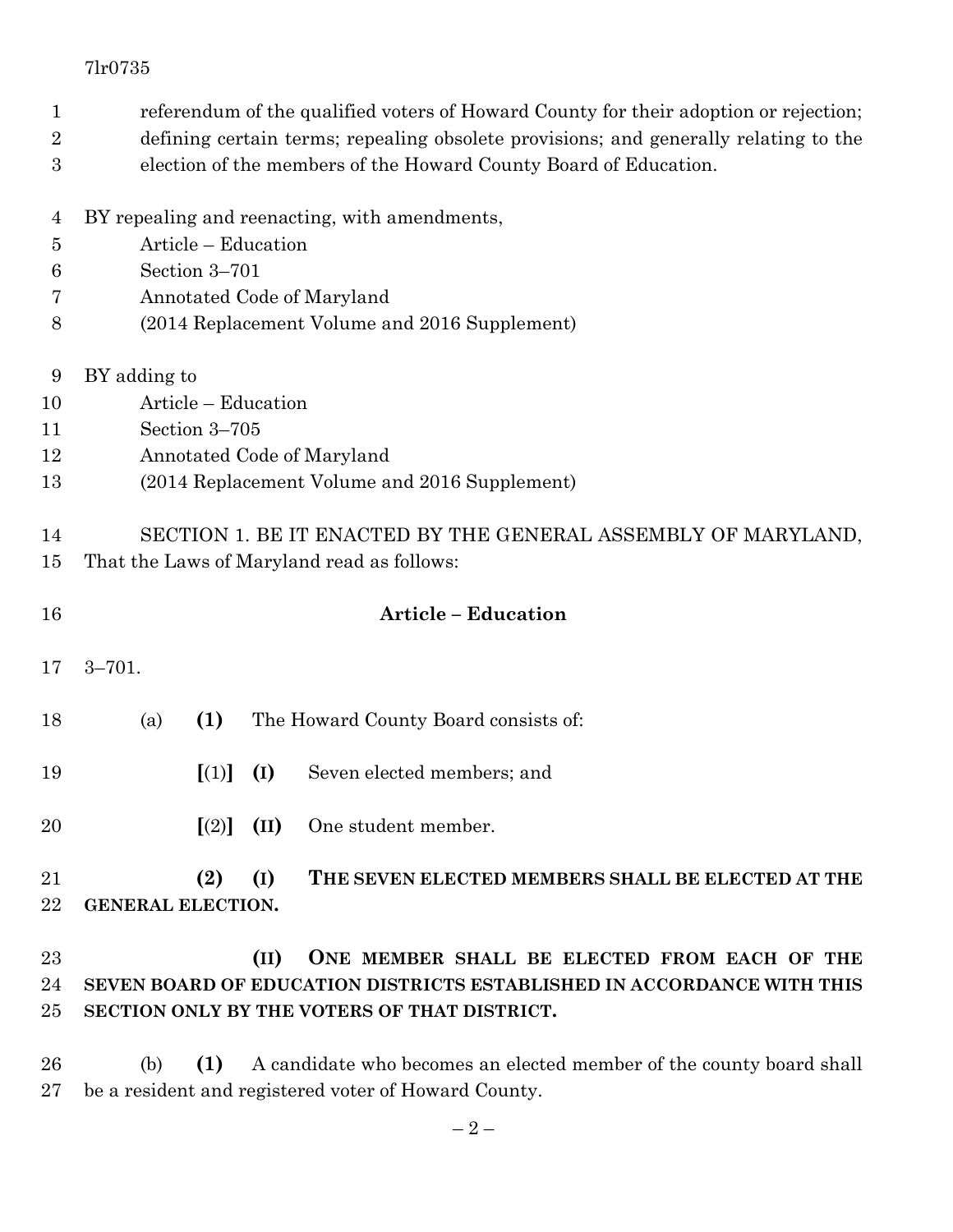**(2) (I)** Any elected member who no longer resides in Howard County may not continue as a member of the board.

 **(II) ANY MEMBER ELECTED FROM A BOARD OF EDUCATION DISTRICT WHO NO LONGER RESIDES IN THAT DISTRICT MAY NOT CONTINUE AS A MEMBER OF THE BOARD.**

 **(3) IF THE BOUNDARY LINE OF A BOARD OF EDUCATION DISTRICT IS CHANGED, THE TERM OF AN INCUMBENT MEMBER OF THE COUNTY BOARD WHO NO LONGER RESIDES IN THAT BOARD OF EDUCATION DISTRICT BECAUSE OF THE CHANGE IS NOT AFFECTED DURING THAT TERM.**

(c) The seven elected members of the Howard County Board shall be elected:

 (1) **[**At**] BEGINNING IN 2020, AT** the general election every **[**2**] 4** years as required by subsection (d) of this section; and

 (2) From Howard County **[**at large**] AS SPECIFIED IN SUBSECTION (A) OF THIS SECTION**.

 (d) (1) (i) The terms of the elected members are **[**staggered**]** as provided in this subsection.

 (ii) Each term of office begins on the first Monday in December after the election of a member and until a successor is elected and qualifies.

 (2) (i) The term of office of **[**the**] EACH** member elected at the **[**2002**] 2020** election is 4 years.

- 21 (ii) The successor to this office shall serve for a term of 4 years.
- **[**(3) (i) Two members shall be elected at the 2004 election.

23 (ii) The successors to these offices elected at the 2008 election shall serve a term of 4 years.

(4) (i) Five members shall be elected at the 2006 election.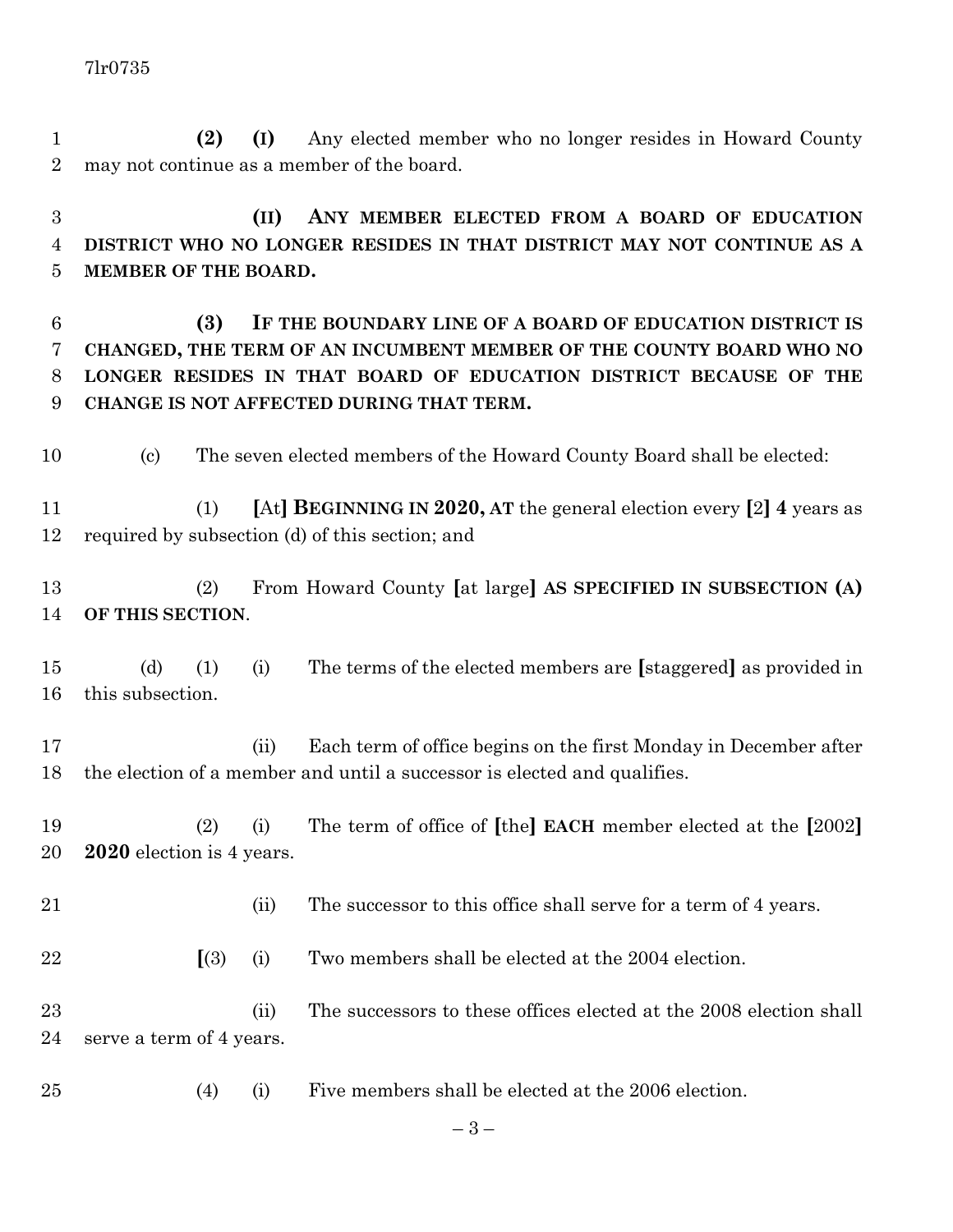(ii) Subject to paragraph (5) of this subsection, the successors to these offices shall be elected at the 2010 election and shall serve for a term of 4 years.

 (5) (i) Except as provided in subparagraph (ii) of this paragraph, as of the 2006 election, the term of each office is 4 years.

 (ii) 1. At the 2006 election, the individual elected as a member who receives the lowest number of votes among the five members elected in that election shall serve for a term of 2 years.

 2. The successor to the office for the member elected at the 2006 election who receives the lowest number of votes among the five members elected in that election shall be elected at the 2008 election and shall serve for a term of 4 years.**]**

 **[**(6)**] (3)** Except as provided in paragraph **[**(7)**] (4)** of this subsection and subject to the confirmation of the County Council, the County Executive of Howard County shall appoint a qualified individual to fill any vacancy **FOR AN ELECTED MEMBER** on the county board for the remainder of that term and until a successor is appointed and qualifies.

 **[**(7)**] (4)** If a vacancy **FOR AN ELECTED MEMBER** occurs before the date that is 1 year following the date of the member's election, the individual appointed under paragraph **[**(6)**] (3)** of this subsection shall serve only until a successor is elected by the voters at the next general election.

 **[**(8)**] (5)** Candidates for the vacated office may be nominated at a primary election in the same manner as for any other position on the **[**Howard County Board**] COUNTY BOARD**.

 **[**(9) When more than two members of the county board are to be elected at an election and the terms of the offices to be filled at the election vary, the elected candidates receiving the greater number of votes shall fill the offices with the longer terms.**]**

 **[**(10)**] (6)** The candidate receiving the vacated position shall take office on the first Monday in December after the election and shall continue to serve for the remainder of the vacated term and until a successor is elected and qualifies.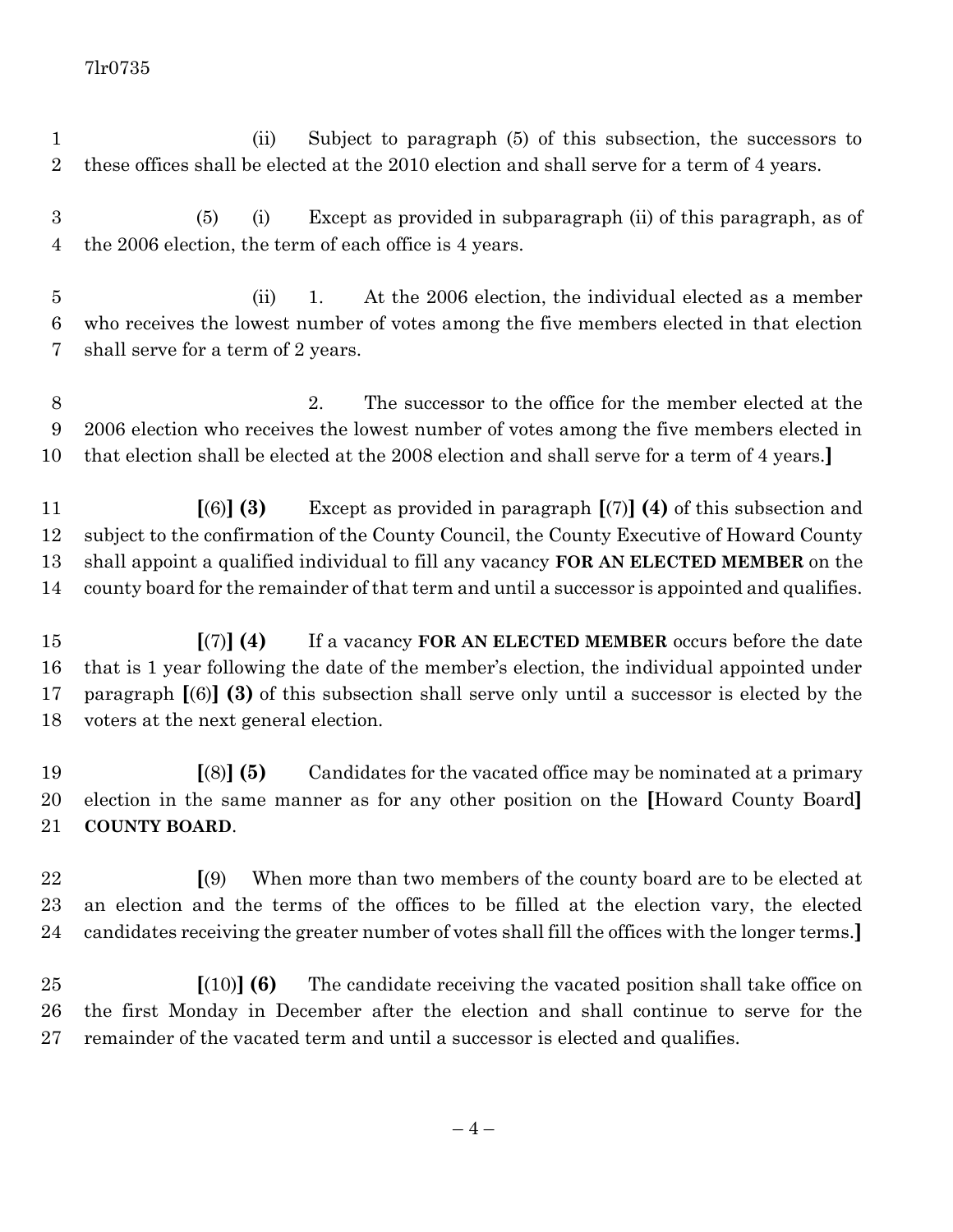**[**(11)**] (7)** Except as provided in this subsection, an election to fill a vacancy on the Howard County Board of Education shall be governed by §§ 8–801 through 8–806 of the Election Law Article.

 (e) (1) The student member shall be a bona fide resident of Howard County and a regularly enrolled junior or senior year student from a Howard County public high school.

 (2) The student member shall serve for a term of 1 year beginning on July 1 after the member's election, subject to confirmation of the election results by the county board.

(3) The nomination and election process for the student member:

11 (i) Shall be approved by the Howard County Board of Education;

12 (ii) Shall include a provision that provides for the replacement of one or both of the final candidates if one or both of them are unable, ineligible, or disqualified to proceed in the election; and

 (iii) Shall allow for any student in grades 6 through 11 enrolled in a Howard County public school to vote directly for one of the two student member candidates.

 (4) The student member candidate who receives the second highest number of votes in the direct election:

(i) Shall become the alternate student member; and

 (ii) Shall serve if the student member who is elected is unable, ineligible, or disqualified to complete the student member's term of office.

 (5) Except as provided in paragraphs (6) and (7) of this subsection, the student member has the same rights and privileges as an elected member.

 (6) Unless invited to attend by the affirmative vote of a majority of the county board, the student member may not attend a closed session addressing a matter on which a student member is prohibited from voting under paragraph (7) of this subsection.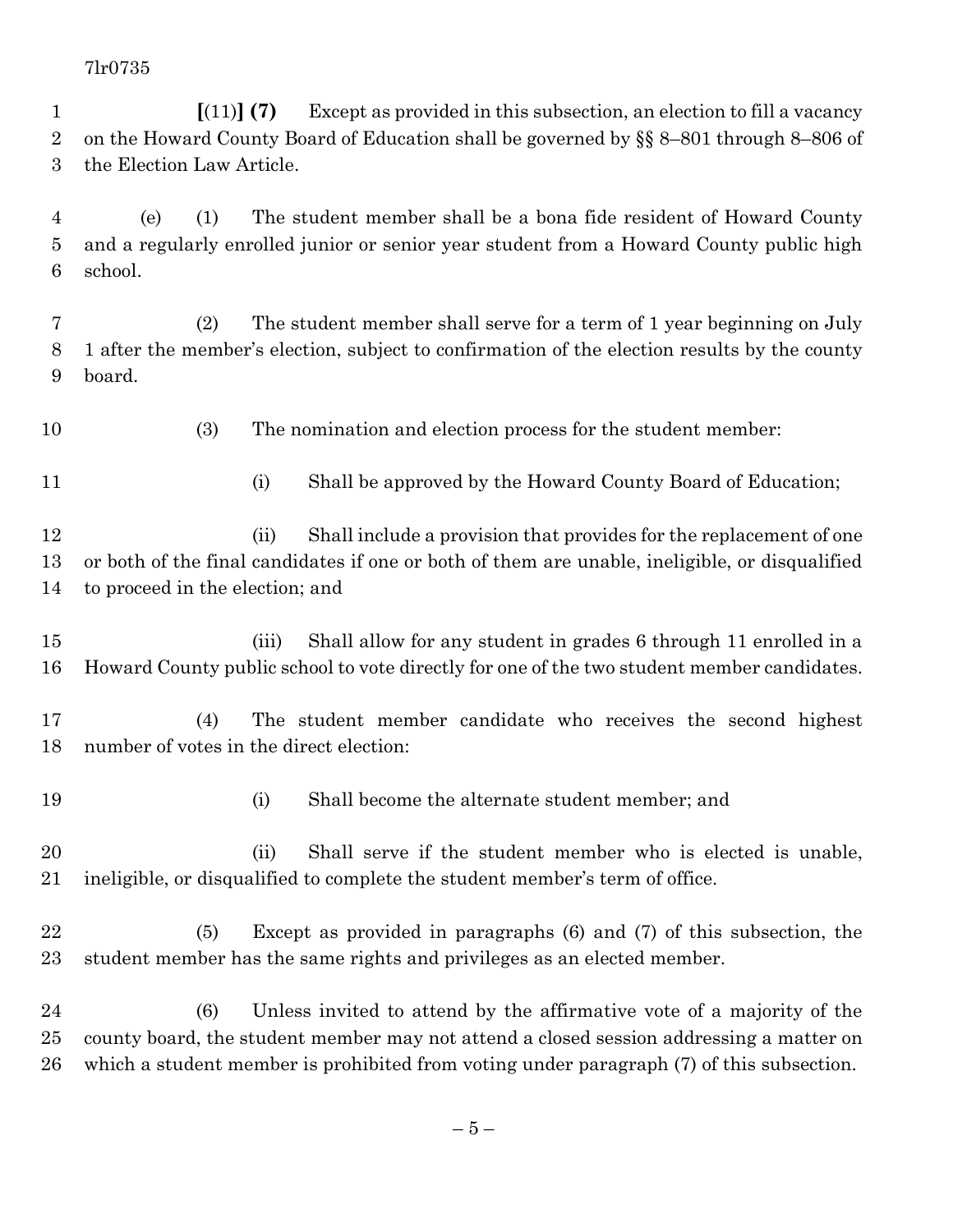| $\mathbf{1}$   | (7)                                           |        | The student member shall vote on all matters except those relating to:                                                                                |
|----------------|-----------------------------------------------|--------|-------------------------------------------------------------------------------------------------------------------------------------------------------|
| $\overline{2}$ | (i)                                           |        | Geographical attendance areas under $\S$ 4–109 of this article;                                                                                       |
| 3              | (ii)                                          |        | Acquisition and disposition of real property and matters                                                                                              |
| $\overline{4}$ |                                               |        | pertaining to school construction under $\S$ 4-115 of this article;                                                                                   |
| $\bf 5$        | (iii)                                         |        | Employment of architects under $\S$ 4–117 of this article;                                                                                            |
| 6              | (iv)                                          |        | Donations under $\S$ 4–118 of this article;                                                                                                           |
| 7              | (v)                                           |        | Condemnation under $\S$ 4-119 of this article;                                                                                                        |
| 8<br>9         | (vi)<br>$4-120$ of this article;              |        | Consolidation of schools and transportation of students under $\S$                                                                                    |
| 10<br>11       | (vii)<br>$4-201$ and $4-202$ of this article; |        | Appointment and salary of a county superintendent under §§                                                                                            |
| 12<br>13       | article;                                      | (viii) | Employee discipline and other appeals under $\S$ 4-205(c) of this                                                                                     |
| 14             | (ix)                                          |        | Budgetary matters under Title 5 of this article;                                                                                                      |
| 15             | (x)                                           |        | Appointment and promotion of staff under $\S 6-201$ of this article;                                                                                  |
| 16             | (xi)                                          |        | Discipline of certificated staff under $\S 6-202$ of this article;                                                                                    |
| 17<br>18       | (xii)<br>Subtitle 4 of this article;          |        | Collective bargaining for certificated employees under Title 6,                                                                                       |
| 19<br>20       | 6, Subtitle 5 of this article; and            | (xiii) | Collective bargaining for noncertificated employees under Title                                                                                       |
| 21             | (xiv)                                         |        | Student suspension and expulsion under $\S$ 7-305 of this article.                                                                                    |
| 22<br>$23\,$   | (8)                                           |        | The student member may not receive compensation but, after<br>submitting expense vouchers, shall be reimbursed for out-of-pocket expenses incurred in |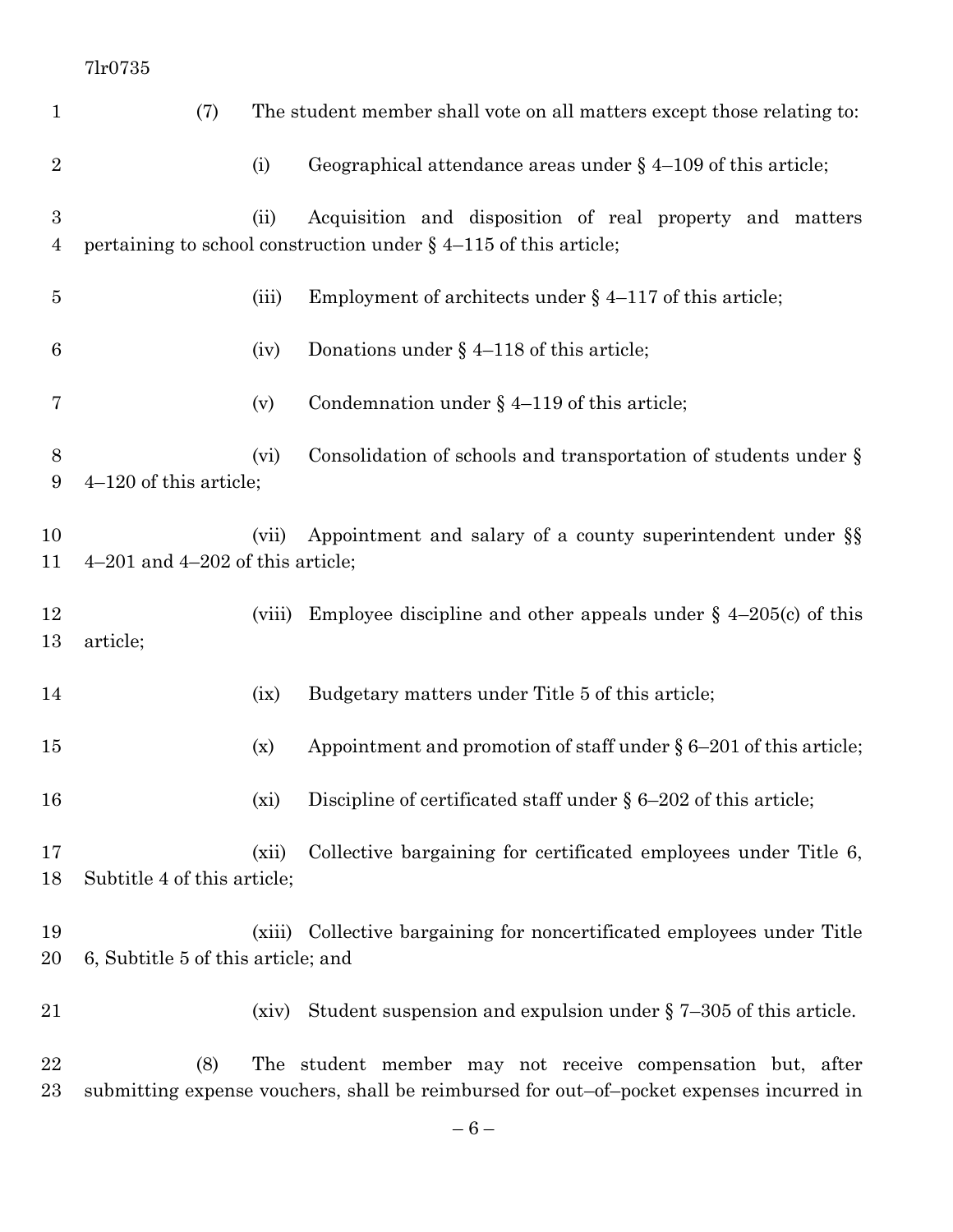connection with official duties, in accordance with the procedures and regulations established by the county board.

| $\boldsymbol{3}$    | (f)                        | Passage of a motion by the county board requires the affirmative vote of: |       |                                                                                                                                                          |
|---------------------|----------------------------|---------------------------------------------------------------------------|-------|----------------------------------------------------------------------------------------------------------------------------------------------------------|
| 4                   |                            | (1)                                                                       |       | Five members if the student member is authorized to vote; or                                                                                             |
| $\overline{5}$<br>6 | NOT PRESENT.               | (2)                                                                       |       | Four members if the student member is not authorized to vote OR IS                                                                                       |
| 7                   | (g)                        | (1)                                                                       |       | The State Board may remove a member of the county board for:                                                                                             |
| 8                   |                            |                                                                           | (i)   | Immorality;                                                                                                                                              |
| 9                   |                            |                                                                           | (ii)  | Misconduct in office;                                                                                                                                    |
| 10                  |                            |                                                                           | (iii) | Incompetency; or                                                                                                                                         |
| 11                  |                            |                                                                           | (iv)  | Willful neglect of duty.                                                                                                                                 |
| 12<br>13<br>14      | days to request a hearing. | (2)                                                                       |       | Before removing a member, the State Board shall send the member a<br>copy of the charges against the member and give the member an opportunity within 10 |
| 15                  |                            | (3)                                                                       |       | If the member requests a hearing within the 10-day period:                                                                                               |
| 16<br>17<br>18      | hearing; and               |                                                                           | (i)   | The State Board promptly shall hold a hearing, but a hearing<br>may not be set within 10 days after the State Board sends the member a notice of the     |
| 19<br>$20\,$        |                            |                                                                           | (ii)  | The member shall have an opportunity to be heard publicly<br>before the State Board in the member's own defense, in person or by counsel.                |
| $21\,$<br>22        |                            | (4)                                                                       |       | A member removed under this subsection has the right to a de novo<br>review of the removal by the Circuit Court for Howard County.                       |
| $23\,$              | $3 - 705.$                 |                                                                           |       |                                                                                                                                                          |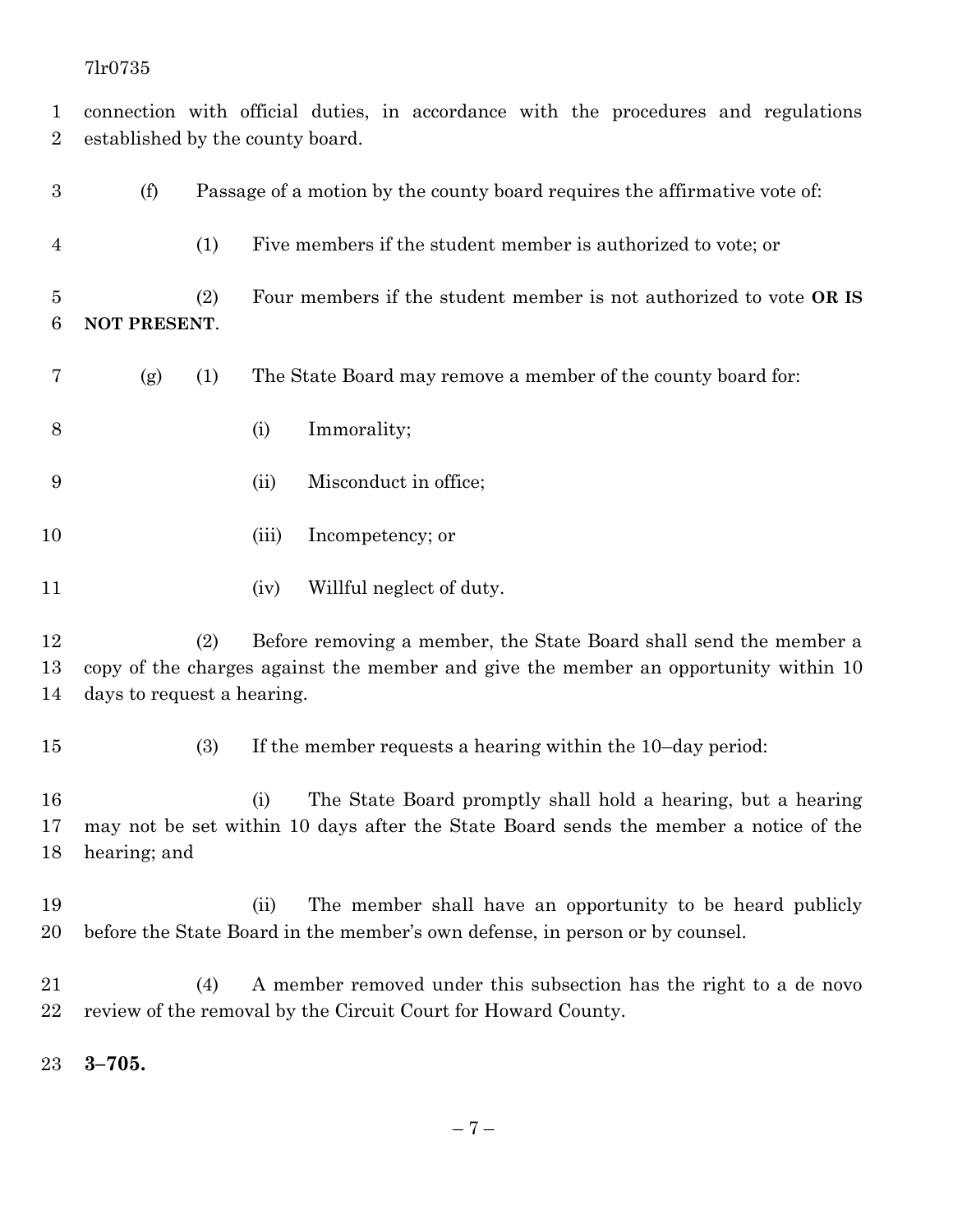**(A) (1) IN THIS SECTION THE FOLLOWING WORDS HAVE THE MEANINGS INDICATED.**

 **(2) "COMMISSION" MEANS THE BOARD OF EDUCATION DISTRICTING COMMISSION.**

 **(3) "COUNTY EXECUTIVE" MEANS THE COUNTY EXECUTIVE OF HOWARD COUNTY.**

 **(4) "PLAN" MEANS THE BOARD OF EDUCATION DISTRICTING PLAN PREPARED BY THE COMMISSION.**

 **(5) (I) "PUBLIC OFFICIAL" HAS THE MEANING STATED IN § 5–101 OF THE GENERAL PROVISIONS ARTICLE.**

 **(II) "PUBLIC OFFICIAL" INCLUDES A MEMBER OF A POLITICAL PARTY CENTRAL COMMITTEE.**

**(B) (1) THERE IS A BOARD OF EDUCATION DISTRICTING COMMISSION.**

**(2) THE COMMISSION CONSISTS OF:**

 **(I) ELEVEN REGULAR MEMBERS WHO ARE CHOSEN BY A LOTTERY CONDUCTED IN ACCORDANCE WITH PARAGRAPH (3) OF THIS SUBSECTION; AND**

 **(II) A RETIRED JUDGE, SELECTED BY THE COUNTY COUNCIL, WHO SHALL SERVE AS A NONVOTING MEMBER AND AS CHAIR OF THE COMMISSION.**

## **(3) (I) THE COUNTY EXECUTIVE SHALL CONDUCT A LOTTERY TO CHOOSE THE REGULAR, VOTING MEMBERS OF THE COMMISSION.**

 **(II) A LOTTERY CONDUCTED UNDER SUBPARAGRAPH (I) OF THIS PARAGRAPH SHALL BE CONDUCTED:**

 **1. AS SOON AS PRACTICABLE AFTER THE CENSUS DATA BECOMES AVAILABLE;**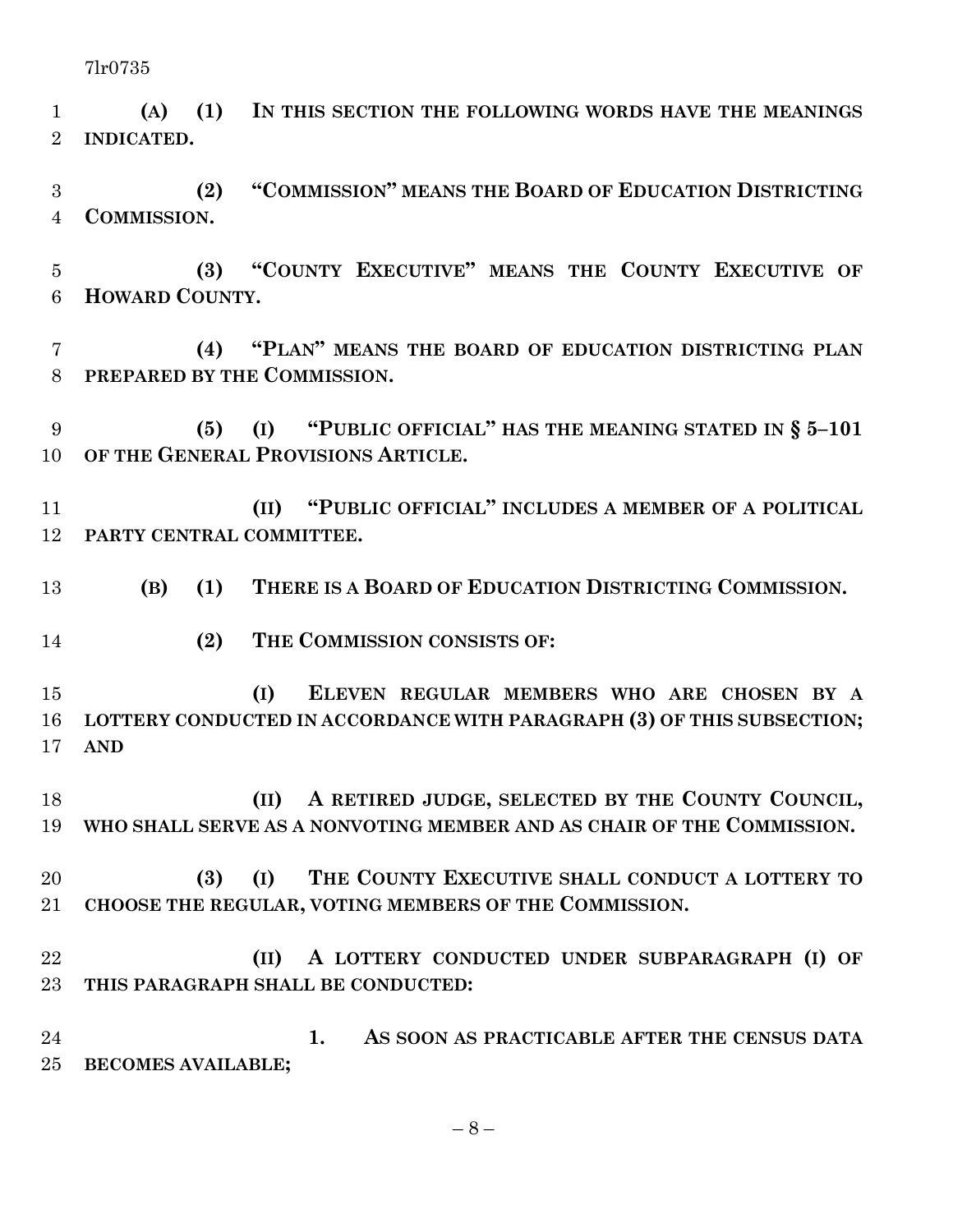**2. SUBJECT TO ITEM 1 OF THIS SUBPARAGRAPH, AT A TIME AND PLACE DETERMINED BY THE COUNTY EXECUTIVE; AND**

 **3. IN A MANNER THAT RESULTS IN THE COMMISSION BEING COMPOSED OF REGISTERED DEMOCRATS, REGISTERED REPUBLICANS, AND REGISTERED NONAFFILIATED VOTERS IN THE SAME PROPORTION THAT DEMOCRATS, REPUBLICANS, AND NONAFFILIATED VOTERS COMPOSE REGISTERED VOTERS IN HOWARD COUNTY.**

 **(III) TO BE ENTERED IN A LOTTERY CONDUCTED UNDER SUBPARAGRAPH (I) OF THIS PARAGRAPH, AN INDIVIDUAL:**

 **1. SHALL BE A REGISTERED VOTER IN HOWARD COUNTY;**

 **2. EXCEPT AS PROVIDED IN SUBPARAGRAPH (IV) OF THIS PARAGRAPH, SHALL HAVE VOTED IN THE LAST THREE STATEWIDE PRIMARY AND GENERAL ELECTIONS IMMEDIATELY PRECEDING THE LOTTERY;**

 **3. MAY NOT BE OR HAVE SERVED AS A PUBLIC OFFICIAL IN THE STATE; AND**

 **4. SHALL MAKE A REQUEST TO BE INCLUDED IN THE LOTTERY TO THE COUNTY EXECUTIVE.**

 **(IV) A NONAFFILIATED VOTER IS NOT REQUIRED TO HAVE VOTED IN THE LAST THREE STATEWIDE PRIMARY ELECTIONS IMMEDIATELY PRECEDING THE LOTTERY.**

**(4) A MEMBER OF THE COMMISSION IS:**

 **(I) SUBJECT TO THE PUBLIC ETHICS LAWS, AS APPLICABLE, THAT APPLY TO A PUBLIC OFFICIAL; AND**

 **(II) ENTITLED TO REIMBURSEMENT FOR EXPENSES IN THE SAME MANNER THAT AN OFFICIAL OR EMPLOYEE OF THE HOWARD COUNTY GOVERNMENT IS ENTITLED TO REIMBURSEMENT.**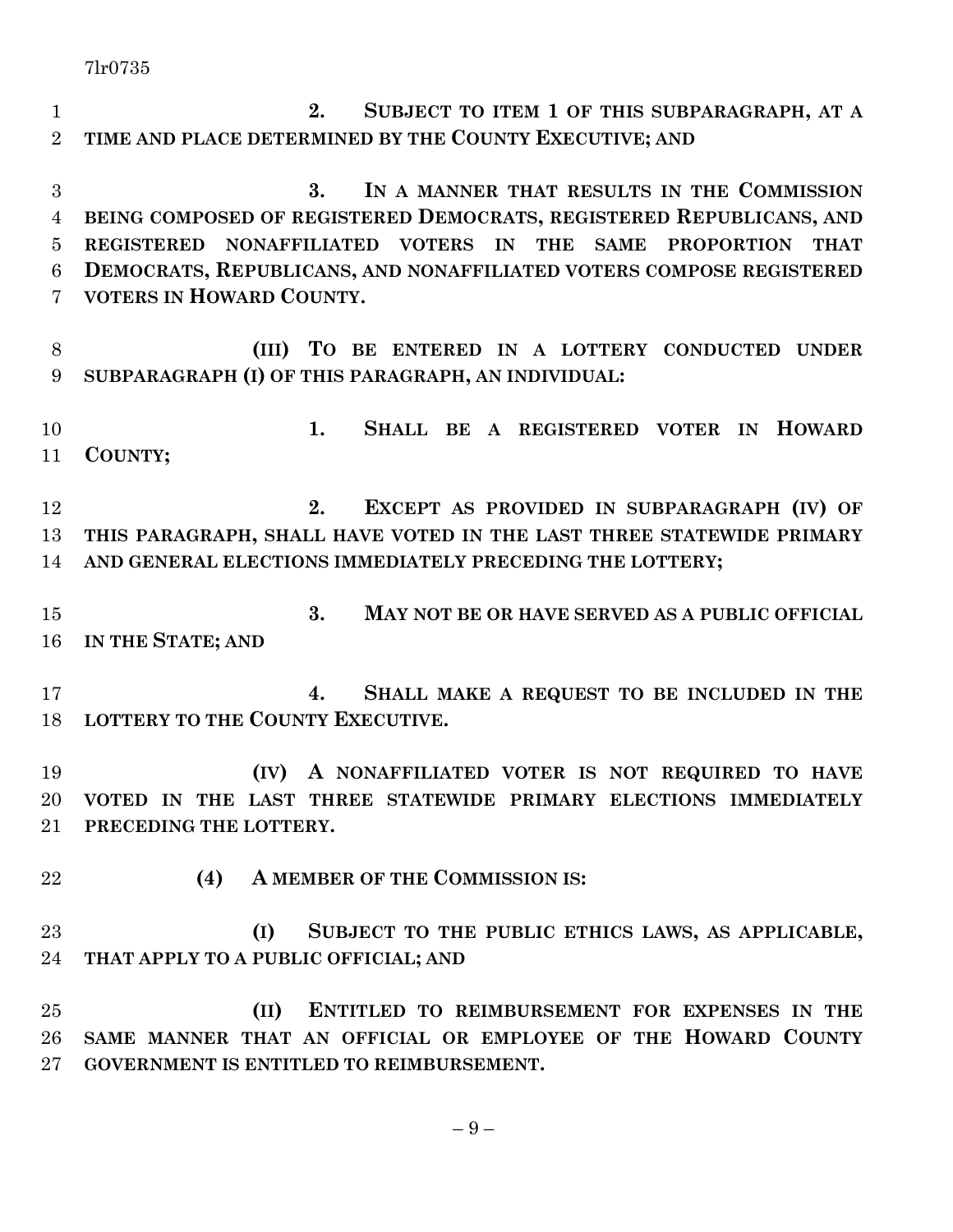- **(5) THE TERM OF A MEMBER OF THE COMMISSION BEGINS WHEN THE MEMBER IS CHOSEN IN THE LOTTERY AND ENDS WHEN A BOARD OF EDUCATION DISTRICTING PLAN IS SUBMITTED TO THE COUNTY EXECUTIVE.**
- **(6) THE COMMISSION SHALL ADOPT RULES AND PROCEDURES TO GOVERN ITS ACTIVITIES.**
- **(7) THE COUNTY EXECUTIVE SHALL PROVIDE FUNDS IN THE COUNTY BUDGET FOR STAFF FOR THE COMMISSION.**
- 8 (8) THE **HOWARD COUNTY OFFICE OF LAW SHALL: (I) PROVIDE LEGAL ASSISTANCE TO THE COMMISSION; (II) RECOMMEND RULES AND PROCEDURES FOR ADOPTION BY THE COMMISSION; AND**
- **(III) PROVIDE OTHER ASSISTANCE TO THE COMMISSION AS NEEDED.**
- SECTION 2. AND BE IT FURTHER ENACTED, That this Act shall apply to the election of the members of the Howard County Board of Education for the term of office that begins on December 7, 2020.
- SECTION 3. AND BE IT FURTHER ENACTED, That the terms of the elected members of the Howard County Board of Education in office on the effective date of this Act shall expire at the end of December 6, 2020.
- SECTION 4. AND BE IT FURTHER ENACTED, That before this Act becomes effective it shall first be submitted to a referendum of the qualified voters of Howard County at the general election to be held in November of 2018. The County governing body and the Howard County Board of Elections shall do those things necessary and proper to provide for and hold the referendum required by this section. If a majority of the votes cast on the question are "For the referred law" the provisions of this Act shall become effective on the 30th day following the official canvass of votes for the referendum, but if a majority of the votes cast on the question are "Against the referred law" the provisions of this Act are of no effect and null and void.